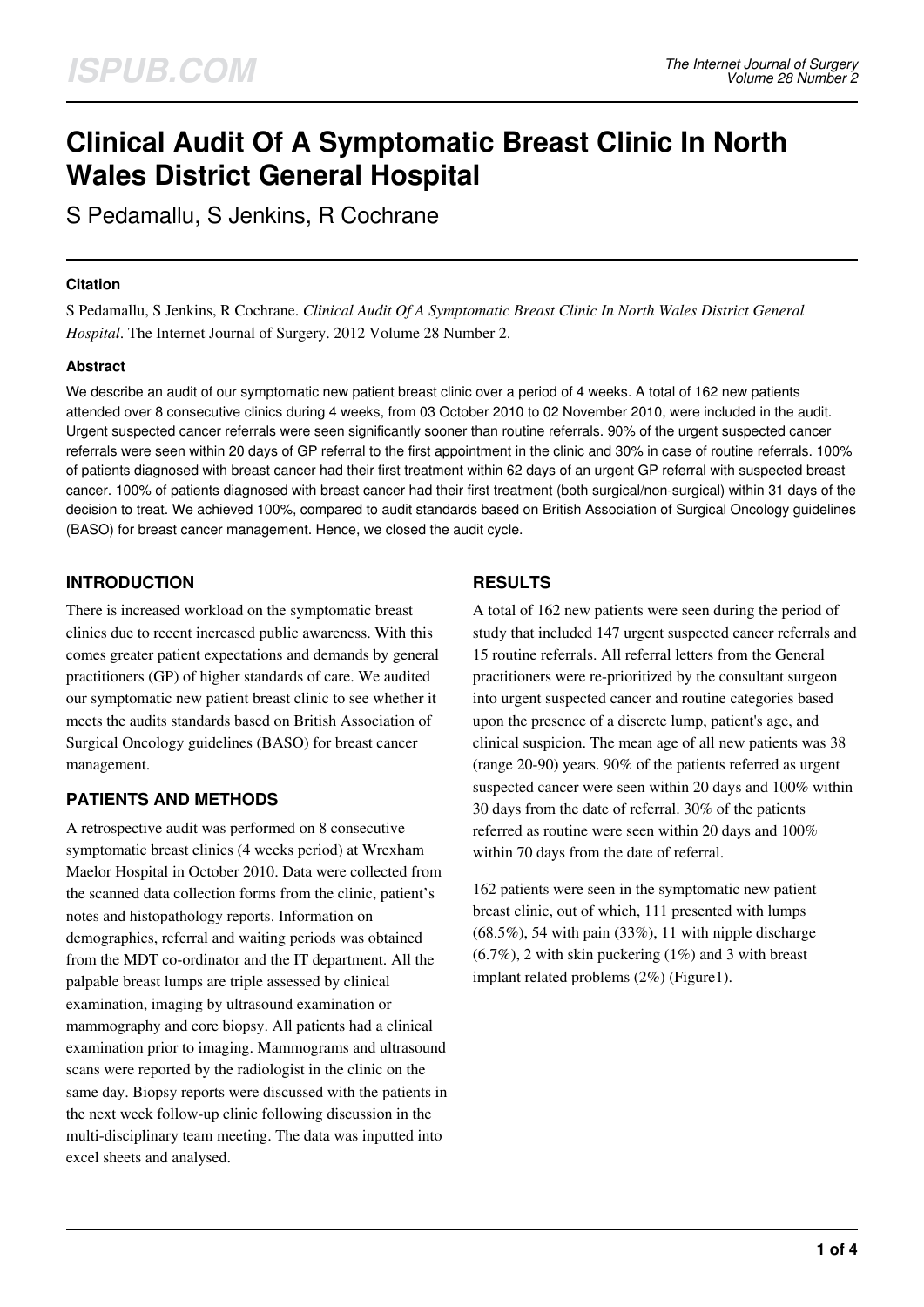#### **Figure 1**

Figure 1: Presenting Complaint

```
Total Patients: 162
```


31 patients (19%) had core biopsies in the clinic, out of which, 16 cases were reported as benign and 15 as malignant.

The breakdown of the diagnoses of women attending the symptomatic breast clinic in the urgent suspected cancer group of patients (n=147) was as follows: 15 cancers, 23 cysts, 13 fibroadenomas, 7 lymph nodes, 2 lipomas, 2 skin lesions, 2 duct ectasia, 2 breast implant related problems, 3 fat necrosis and 73 normal breasts (Figure2).

## **Figure 2**

Figure 2: Urgent Suspected Cancer

group  $(n=147)$ 



In the routine referral group  $(n=15)$ , there were no cancers, 2 cysts, 2 fibroadenomas, 2 skin lesions,1 breast implant related problem,1 fat necrosis and 7 normal breasts (Figure3).

## **Figure 3**

Figure 3: Routine referral group (n= 15)



Audit Standard 1 (BASO Guidelines): 100% of patients diagnosed with breast cancer should have their first treatment within 62 days of an urgent GP referral with suspected breast cancer.

Result: 100% of patients diagnosed with breast cancer had their first treatment within 62 days of an urgent GP referral with suspected breast cancer.

Audit Standard 2 (BASO Guidelines): 100% of patients diagnosed with breast cancer should have their first treatment (both surgical/non-surgical) within 31 days of the decision to treat.

Result: 100% of patients diagnosed with breast cancer had their first treatment (both surgical/non-surgical) within 31 days of the decision to treat.

# **CONCLUSION**

Two thirds of patients were presented to the clinic with lumps and one-third with pain. Half of the patients were diagnosed to have normal breasts.10% of patients referred as urgent suspected cancer were found to have cancers.

We achieved 100%, compared to audit standards based on British Association of Surgical Oncology guidelines (BASO) for breast cancer management. Hence, we closed the audit cycle.

## **References**

1. Gui GPH, Allum WH, et al.: Clinical audit of a specialist symptomatic breast clinic. Journal of the Royal Society of Medicine; 1995; 88: 330-333.

2. Bowling A, Jacobson B, Southgate L, Formby J: General practitioners' views on quality specifications for "outpatient referrals and care contracts". BMJ; 1991; 303: 292-4.

3. Department of Health. The Patient's Charter. UK: HMSO, 1990.

4. Fowkes FGR: Medical audit cycle. Med Educ; 1982; 16: 228-38.

5. Royal College of Physicians. Medical Audit. A First Report. What, Why and How. London: RCP, 1989. 6. Ellman R, Angeli N, Moss S, Chamberlain J, Maguire P: Psychiatric morbidity associated with screening for breast cancer. Br J Cancer; 1989; 60: 781-4.

7. Hermansen C, Poulsen HS, Jensen J, et al.: Diagnostic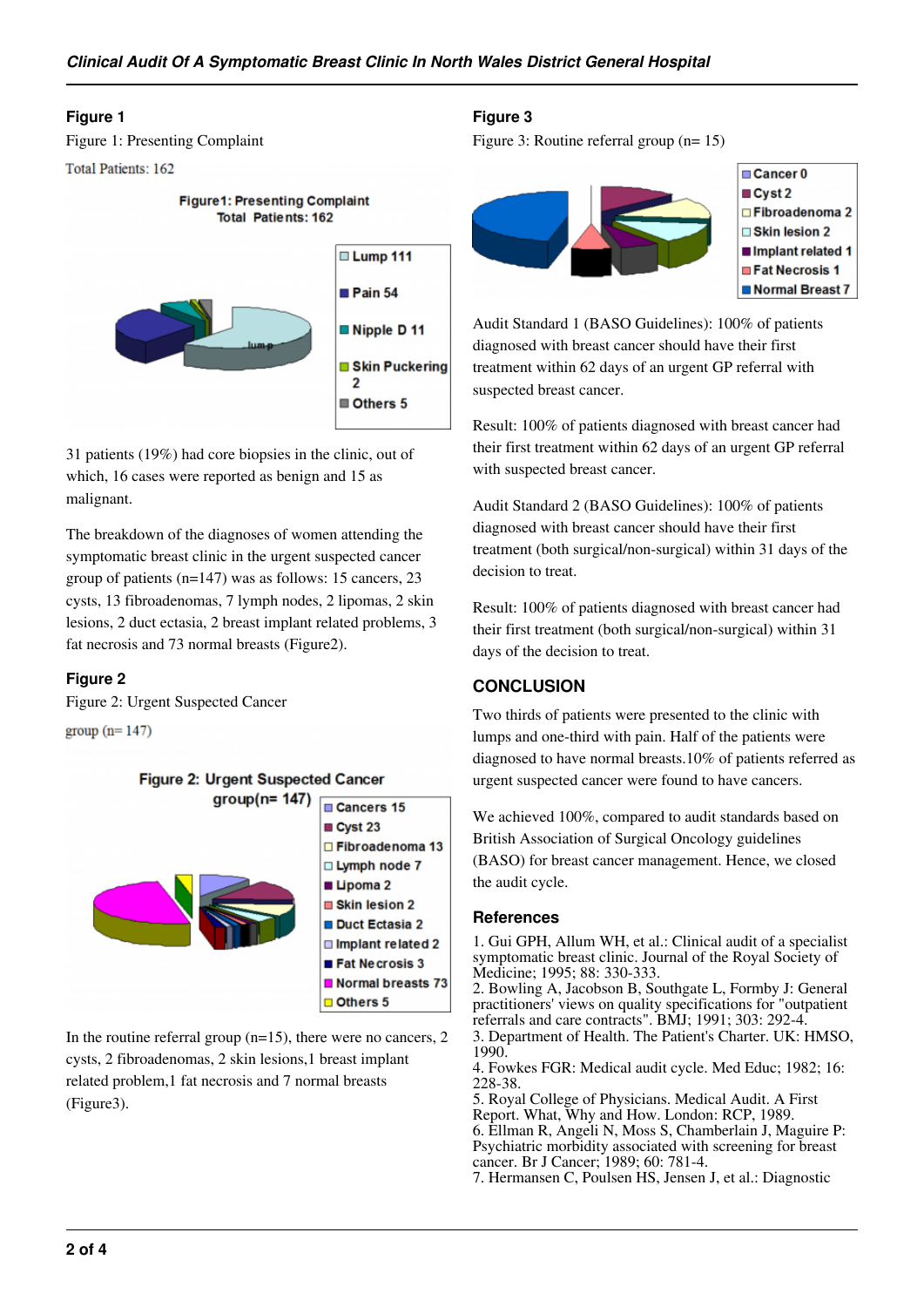reliability of combined physical examination, mammography, and fine needle puncture ("triple test") in breast tumors. Cancer; 1987; 60: 1866-71.

8. Thomas JM, Fitzharris BM, Redding WH, et al.: Clinical examination, xeromammography and fine needle aspiration cytology in diagnosis of breast tumours. BMJ; 1978; 2: 1139-41.